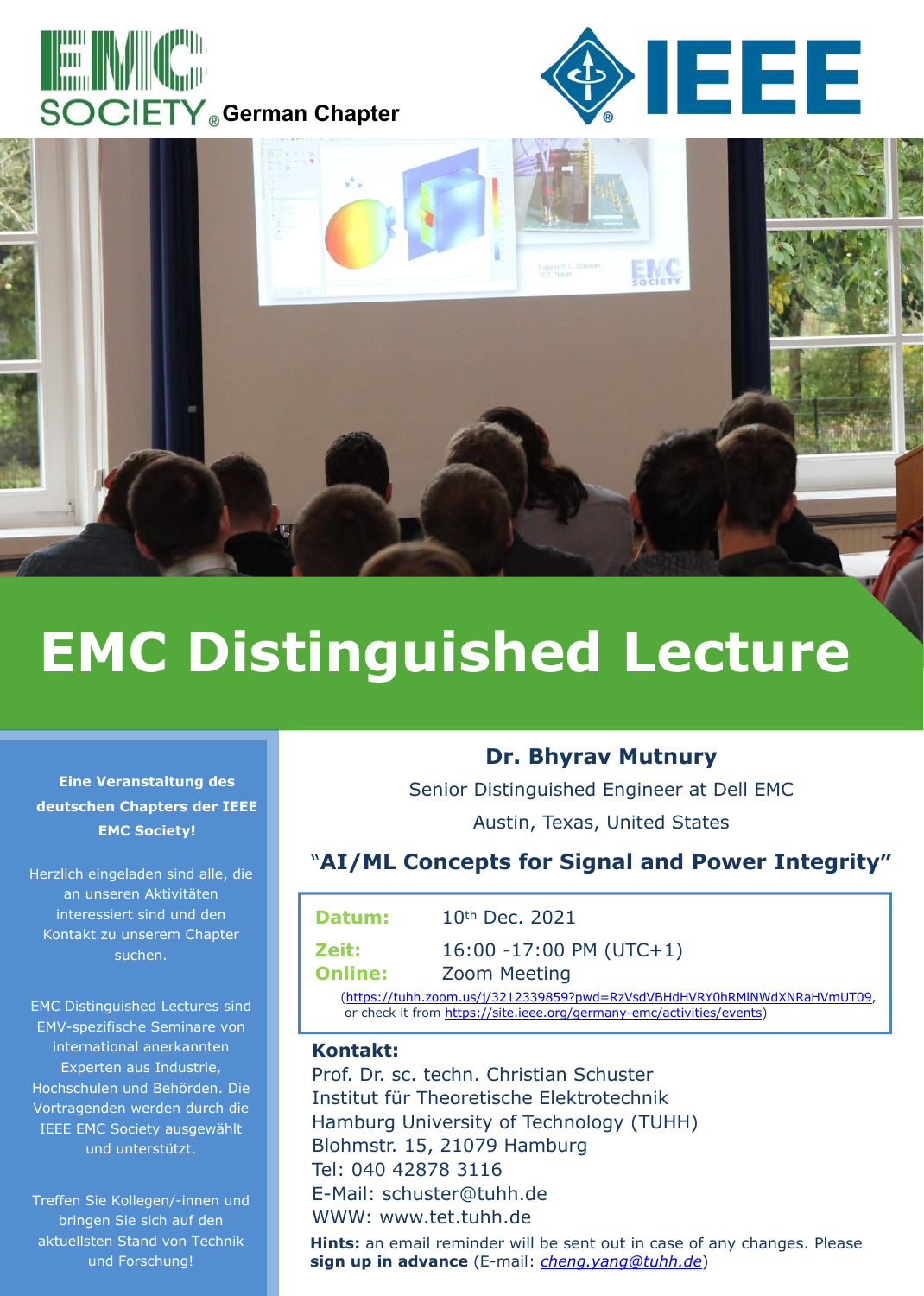





**EMC Distinguished Lecture by Dr. Bhyrav Mutnury**

**AI/ML Concepts for Signal and Power Integrity**

**Abstract**: In today's world, artificial intelligence (AI) and machine learning (ML) approaches are becoming pervasive and affecting every aspect of life. While their influence in day-to-day life can be felt easily, their value and importance in designing complex systems is known to a lesser extent. In this presentation, AI/ML techniques used at Dell EMC to design high speed complex servers are discussed. The importance of modeling and simulations in signal integrity, and how AI/ML techniques are used for design optimization is also discussed using examples. The talk discusses the advantages and limitations of a few major AI/ML techniques in detail.